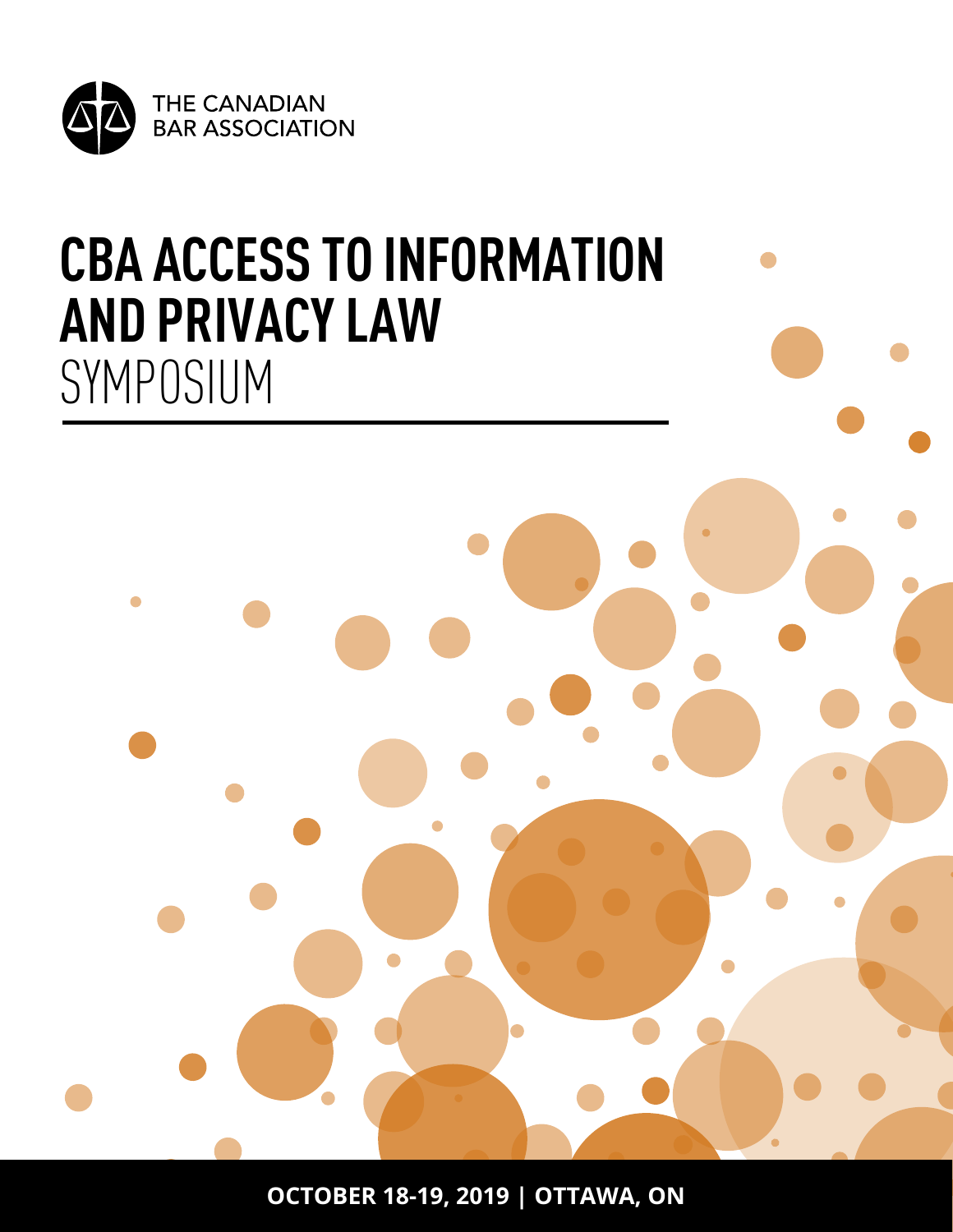## **CBA ACCESS TO INFORMATION AND PRIVACY LAW** SYMPOSIUM OCTOBER 18 – 19, 2019 | FAIRMONT CHÂTEAU LAURIER, OTTAWA, ON

### **FRIDAY, OCTOBER 18, 2019**

- 8 h 8 h 45 **REGISTRATION AND CONTINENTAL BREAKFAST |** Drawing Foyer
- 8 h 45 9 h **WELCOME AND INTRODUCTION |** Drawing Room
	- **Co-Chairs: David Elder,** Stikeman Elliott LLP *(Ottawa, ON)* **Howard Simkevitz,** Ontario Institute for Cancer Research *(Toronto, ON)*
- 9 h 10 h 30 **INTERNATIONAL UPDATE** *(1.5 hours substantive law)* **|** Drawing Room

*This session kicks off the Symposium with an update on international developments in public and private sector privacy and access to information law. The focus will be on legislative developments and practical compliance issues as they may impact Canadian organizations operating in Europe and the U.S.*

- **Moderator: Timothy Banks,** nNovation LLP *(Toronto, ON)*
- **Speakers: Julia Jacobson,** Arent Fox LLP *(Boston, MA)* **Eduardo Ustaran,** Hogan Lovells *(London, UK)*
- 10 h 30 10 h 45 **REFRESHMENT BREAK |** Drawing Foyer
- 10 h 45 12 h 15 **CANADIAN UPDATE** *(1.5 hours substantive law)* **|** Drawing Room

*The annual Canadian Update is an action-packed summary of the major privacy and access developments from the last 12 months at the federal and provincial/territorial levels. The panelists will provide their insights on the key changes in legislation, recent regulatory decisions and guidance and court decisions that you need to know about.*

**Moderator: Suzanne Morin,** Sun Life Financial *(Montreal, QC)*

**Speakers: Keri Bennett,** Roper Greyell *(Vancouver, BC)* **Alex Cameron,** Fasken *(Toronto, ON)* **Allison Knight,** Office of the Information Commissioner of Canada *(Gatineau, QC)*

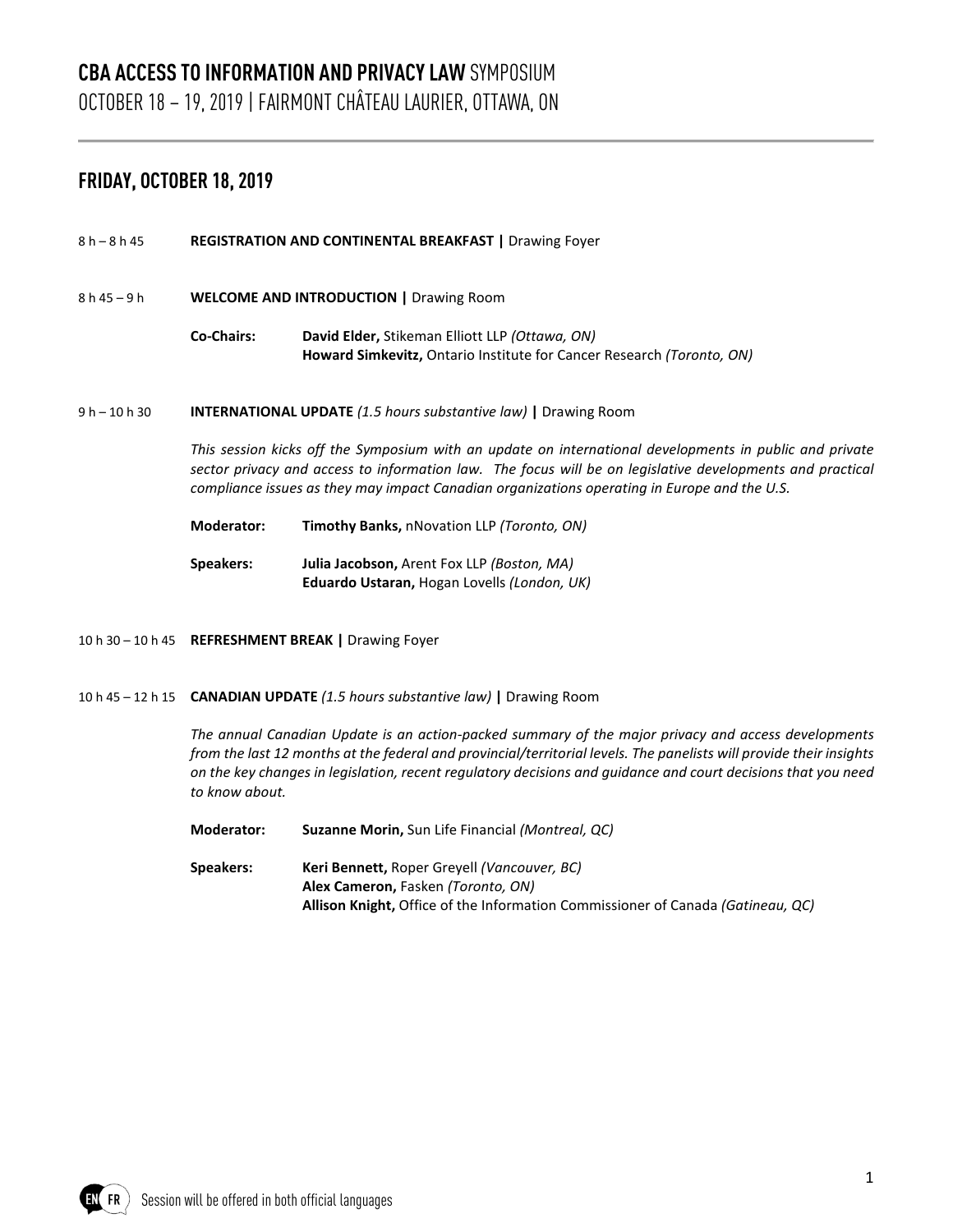#### 12 h 25 – 13 h 50 **LUNCHEON, AWARD PRESENTATION AND KEYNOTE SPEAKER** *(1 hour substantive law)* **|** Laurier Room

**Privacy and Access Section's [Essay Contest](http://www.cba.org/Sections/Privacy-and-Access/Resources/Resources/2019/Winner-of-2019-Privacy-and-Access-Law-Student-Essa) Winner:** Justin Roy *(Ottawa, ON)* 

## Sponsored by **NORTON ROSE** LBRIGHT

#### **Keynote Speaker:**

*Privacy as a Civil Liberty: Lessons from CCLA v. Waterfront Toronto et al.*

*Michael Bryant will discuss the Canadian Civil Liberties Association's court action against Waterfront Toronto and the three governments involved in the smart city project at Quayside. The CCLA asserts that the privacy rights of citizens under the Charter of Rights and Freedoms will be infringed if the Quayside project goes ahead as currently planned. Mr. Bryant will address the evolution of privacy as a civil right, increasing threats to this right posed by the data universe and other initiatives of the CCLA in this space.*

**Speaker: Michael Bryant,** Canadian Civil Liberties Association *(Toronto, ON)*

#### 14 h – 15 h **CONCURRENT SESSIONS**

| <b>SESSION 1.1:</b>                                                                                                                                                                                                                                                                                                                                                                                                                                                                                                                                                                                                                                                                                                             | <b>SOLICITOR/CLIENT PRIVILEGE IN FOI</b><br>(1 hour substantive law)<br><b>Drawing Room</b>                                    | <b>SESSION 1.2:</b>                                                                                                                                                                                                                                                                                                                                                                                                                                                                                                                                                                                                                                                                                                                                                                                                                                     | <b>SMART CITIES</b><br>(1 hour substantive law)<br><b>MacDonald Room</b>                                                                                                                        |  |
|---------------------------------------------------------------------------------------------------------------------------------------------------------------------------------------------------------------------------------------------------------------------------------------------------------------------------------------------------------------------------------------------------------------------------------------------------------------------------------------------------------------------------------------------------------------------------------------------------------------------------------------------------------------------------------------------------------------------------------|--------------------------------------------------------------------------------------------------------------------------------|---------------------------------------------------------------------------------------------------------------------------------------------------------------------------------------------------------------------------------------------------------------------------------------------------------------------------------------------------------------------------------------------------------------------------------------------------------------------------------------------------------------------------------------------------------------------------------------------------------------------------------------------------------------------------------------------------------------------------------------------------------------------------------------------------------------------------------------------------------|-------------------------------------------------------------------------------------------------------------------------------------------------------------------------------------------------|--|
| The Supreme Court of Canada has reaffirmed the importance<br>of safeguarding solicitor-client privilege in the privacy and<br>access to information regulatory context. Nonetheless,<br>Information and Privacy Commissioners across the country<br>continue to express concerns that public bodies and private<br>sector organizations are refusing to produce records based on<br>unjustifiably broad interpretations of the scope of solicitor-<br>client privilege. Christine Mainville will speak of her<br>experience with this issue as co-counsel to Vice-Admiral Mark<br>Norman. Alexis Kerr will discuss a new tool created by the CBA<br>to assist lawyers in making proper claims of solicitor-client<br>privilege. |                                                                                                                                | The smart city is by design data driven, capturing the data of<br>residents, workers and others using or travelling through it.<br>This session will discuss whether, or how, privacy laws, which<br>are based on individuals' control over their personal<br>information, can be respected in realizing the full potential of<br>the smart city. Issues that will be addressed include:<br>What is the nature of the data collected and by whom?<br>$\bullet$<br>How should the public interest be protected?<br>$\bullet$<br>Who should control, or set the rules for use and<br>$\bullet$<br>exploitation of the data, both commercial and<br>otherwise?<br>Which privacy oversight bodies should be engaged?<br>$\bullet$<br>Is the proposal for a "Data Trust" - to hold data and<br>$\bullet$<br>determine rules for its use - a viable solution? |                                                                                                                                                                                                 |  |
| <b>Moderator:</b>                                                                                                                                                                                                                                                                                                                                                                                                                                                                                                                                                                                                                                                                                                               | <b>Roxanne Davis, Carbert Waite LLP</b><br>(Calgary, AB)                                                                       | <b>Moderator:</b>                                                                                                                                                                                                                                                                                                                                                                                                                                                                                                                                                                                                                                                                                                                                                                                                                                       | David Young, David Young Law<br>(Toronto, ON)                                                                                                                                                   |  |
| <b>Speakers:</b>                                                                                                                                                                                                                                                                                                                                                                                                                                                                                                                                                                                                                                                                                                                | Alexis Kerr, Norton Rose Fulbright Canada<br>LLP (Vancouver, BC)<br>Christine Mainville, Henein Hutchison LLP<br>(Toronto, ON) | <b>Speakers:</b>                                                                                                                                                                                                                                                                                                                                                                                                                                                                                                                                                                                                                                                                                                                                                                                                                                        | Chantal Bernier, Dentons Canada LLP<br>(Ottawa, ON)<br>David Fraser, McInnes Cooper LLP<br>(Halifax, NS)<br><b>Brenda McPhail, Canadian Civil Liberties</b><br><b>Association (Toronto, ON)</b> |  |

FR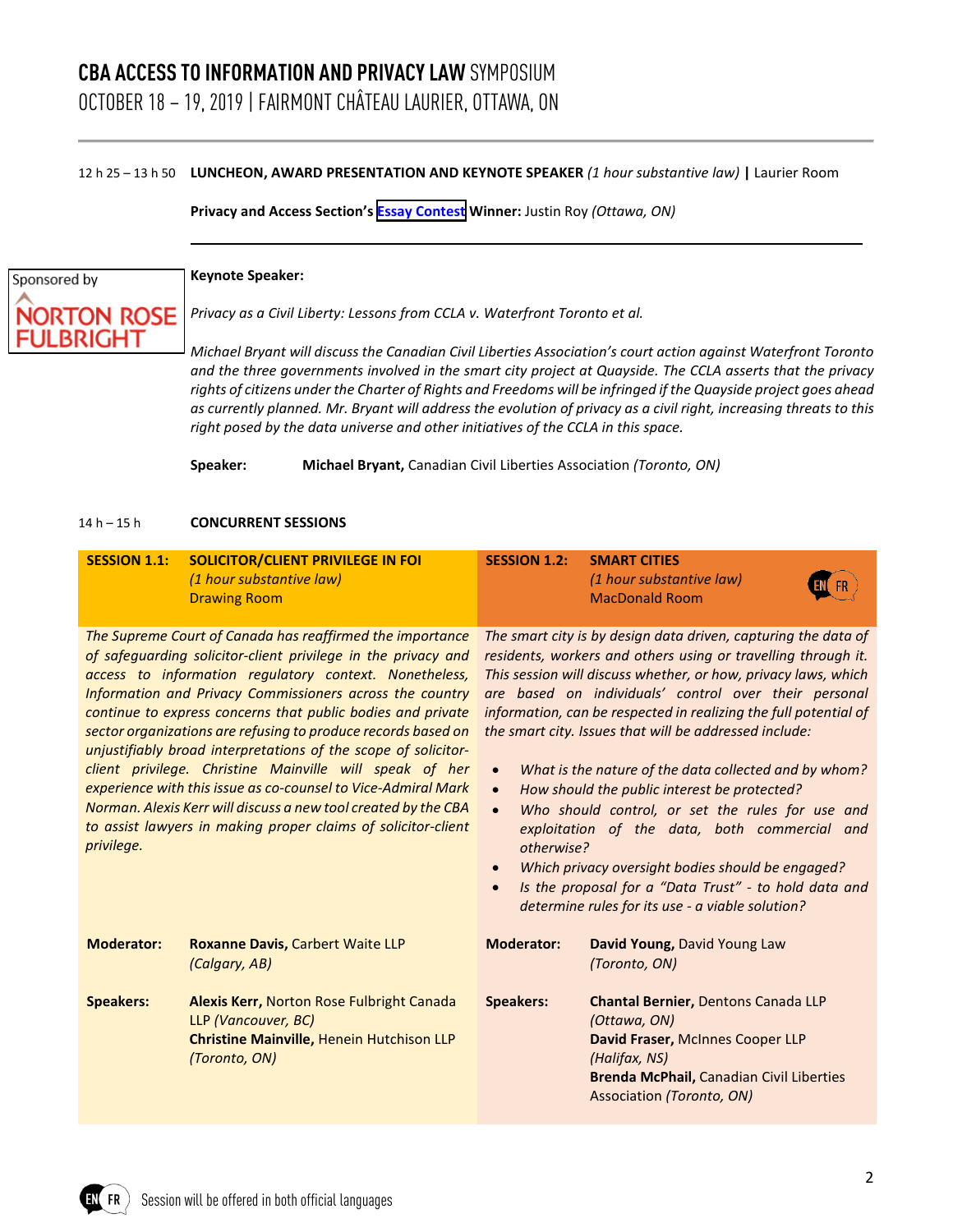## **CBA ACCESS TO INFORMATION AND PRIVACY LAW** SYMPOSIUM OCTOBER 18 – 19, 2019 | FAIRMONT CHÂTEAU LAURIER, OTTAWA, ON

#### 15 h – 15 h 15 **REFRESHMENT BREAK |** Drawing Foyer

#### 15 h 15 – 16 h 15 **CONCURRENT SESSIONS**

| <b>SESSION 2.1:</b>                                                                                                                                                                                                                                                                                                                                                                                                                                                                                                               | <b>ACCESS LITIGATION UPDATE</b><br>(1 hour substantive law)<br><b>Drawing Room</b>                                                                                                                   | <b>SESSION 2.2:</b>                                                                                                                                                                                                                                                                                                                                                                                                                                                                                                                      | <b>BIG DATA; PRIVACY AND BIAS IN</b><br><b>ANALYTICS AND ARTIFICIAL INTELLIGENCE</b><br>(1 hour substantive law)<br><b>MacDonald Room</b> |
|-----------------------------------------------------------------------------------------------------------------------------------------------------------------------------------------------------------------------------------------------------------------------------------------------------------------------------------------------------------------------------------------------------------------------------------------------------------------------------------------------------------------------------------|------------------------------------------------------------------------------------------------------------------------------------------------------------------------------------------------------|------------------------------------------------------------------------------------------------------------------------------------------------------------------------------------------------------------------------------------------------------------------------------------------------------------------------------------------------------------------------------------------------------------------------------------------------------------------------------------------------------------------------------------------|-------------------------------------------------------------------------------------------------------------------------------------------|
| This session will review significant court and regulator<br>decisions in access law over the past year, at both the<br>provincial and federal levels. Cases discussed will include the<br>Supreme Court's recent decision confirming that doctors'<br>billing records are not personal information. Also discussed<br>will be the resolution of the decade-long litigation clarifying<br>the interplay between the public interest override under<br>Ontario's access laws and the law enforcement exemption<br>under those laws. |                                                                                                                                                                                                      | As Big Data and Artificial Intelligence continue to evolve, it is<br>increasingly important to consider the impacts of decision<br>making which may operate independently of direct human<br>oversight. Recognizing that the practice of medicine per se,<br>has always been about collecting as much data about a<br>patient's health as possible, and making decisions based on<br>such data, this panel will explore the field of precision<br>medicine, which leverages genomics, in order to analyze<br>associated privacy impacts. |                                                                                                                                           |
| <b>Moderator:</b>                                                                                                                                                                                                                                                                                                                                                                                                                                                                                                                 | <b>Lorne Randa, Brownlee LLP (Edmonton, AB)</b>                                                                                                                                                      | <b>Moderator:</b>                                                                                                                                                                                                                                                                                                                                                                                                                                                                                                                        | Howard Simkevitz, Ontario Institute<br>for Cancer Research (Toronto, ON)                                                                  |
| <b>Speakers:</b>                                                                                                                                                                                                                                                                                                                                                                                                                                                                                                                  | David Goodis, Office of the Information<br>and Privacy Commissioner of Ontario<br>(Toronto, ON)<br>Aditya Ramachandran, Office of the<br><b>Information Commissioner of Canada</b><br>(Gatineau, QC) | <b>Speakers:</b>                                                                                                                                                                                                                                                                                                                                                                                                                                                                                                                         | Aaron Goldman, DNALabs Canada Inc.<br>(Toronto, ON)<br>Jason Millar, University of Ottawa<br>(Ottawa, ON)                                 |

**NOTES:** 

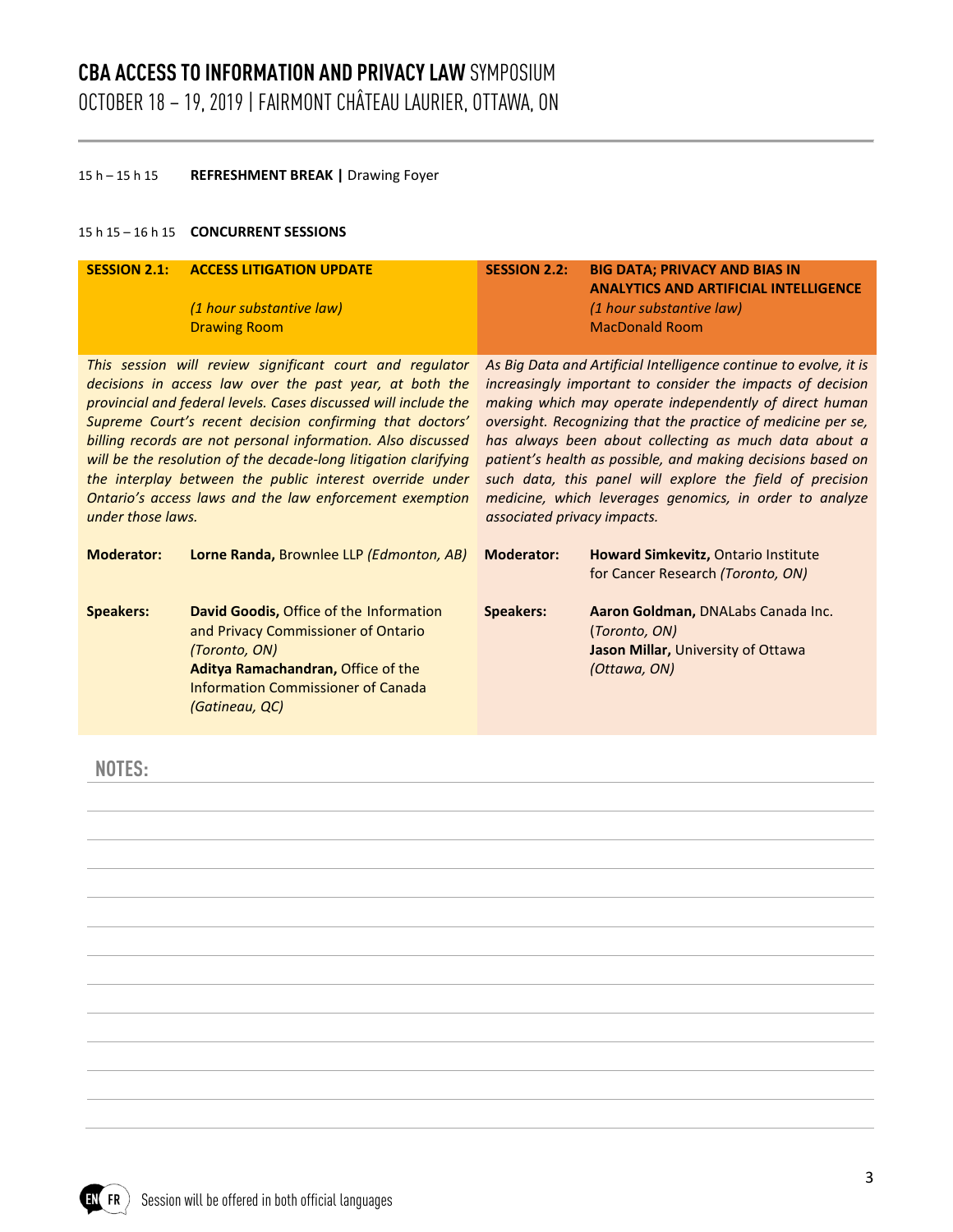## **CBA ACCESS TO INFORMATION AND PRIVACY LAW** SYMPOSIUM OCTOBER 18 – 19, 2019 | FAIRMONT CHÂTEAU LAURIER, OTTAWA, ON

#### 16 h 30 – 17 h 30 **CONCURRENT SESSIONS**

#### **SESSION 3.1: PRIVACY 101: A ROADMAP TO EXPLORING PRIVACY LAW IN CANADA** *(1 hour substantive law)*

Drawing Room



#### **SESSION 3.2: INTERNAL PRIVACY AUDIT CONSIDERATIONS**

*A discussion of the benefits of leveraging Internal Audit for the betterment of your Privacy Program, including tips from a diverse spectrum of panelist on how to best work with an internal audit team and have them be your ally. The panel* 

• *On-going monitoring and testing of policies and procedures from an enterprise wide lens,*  • *The utilization of existing tools and frameworks;*

*will address a variety of topics including:*

• *Audits;*

• *Information sharing.*

*(0.5 hour substantive law, 0.5 hour practice management and ethics)* MacDonald Room

*The regulation of privacy in Canada is often summed-up in a deceptively simple way: just follow the 10 privacy principles. But in reality, it is much more interesting and complex, so a couple of Privacy Lawyers with varied backgrounds and experiences will give the "Privacy 101" that you will not find anywhere else. This fast-paced session will provide a clear roadmap to exploring all sources of privacy law in Canada and the relationships between them, including:*

- *The "Charter";*
- *Federal and provincial public and private sector privacy legislation;*
- *Health privacy laws;*
- *Common law (with statutory torts) vs civil law;*
- *Employment and labour law;*
- *Cybersecurity notification requirements;*
- *Other important laws with privacy-like aspects, including "Canada's Anti-Spam Legislation" and the "Unsolicited Telecommunications Rules".*

*This session will finally focus on the EU "General Data Protection Regulation" and its repercussions for Canadian organisations. Whether you are new to the field of privacy or have been working in one area for a while and would like to get a better understanding of the bigger privacy landscape, this is a valuable session you won't want to miss.*

| <b>Moderator:</b> | Caroline Deschênes, Langlois Lawyers LLP<br>(Montreal, QC)                                   | Moderator: | Sara Azargive, Metrolinx (Toronto, ON)                                                                                                                                          |
|-------------------|----------------------------------------------------------------------------------------------|------------|---------------------------------------------------------------------------------------------------------------------------------------------------------------------------------|
| <b>Speakers:</b>  | <b>Shaun Brown, nNovation LLP (Ottawa, ON)</b><br>Christopher Ferguson, Fasken (Toronto, ON) | Speakers:  | <b>Amanda Maltby, Canada Post Corporation</b><br>(Ottawa, ON)<br><b>Nyranne Martin, The Ottawa Hospital</b><br>(Ottawa, ON)<br>Joann Sochor, Sunlife Financial<br>(Toronto, ON) |

FR

17 h 30 – 19 h **NETWORKING RECEPTION |** Drawing Foyer



Sponsored by





4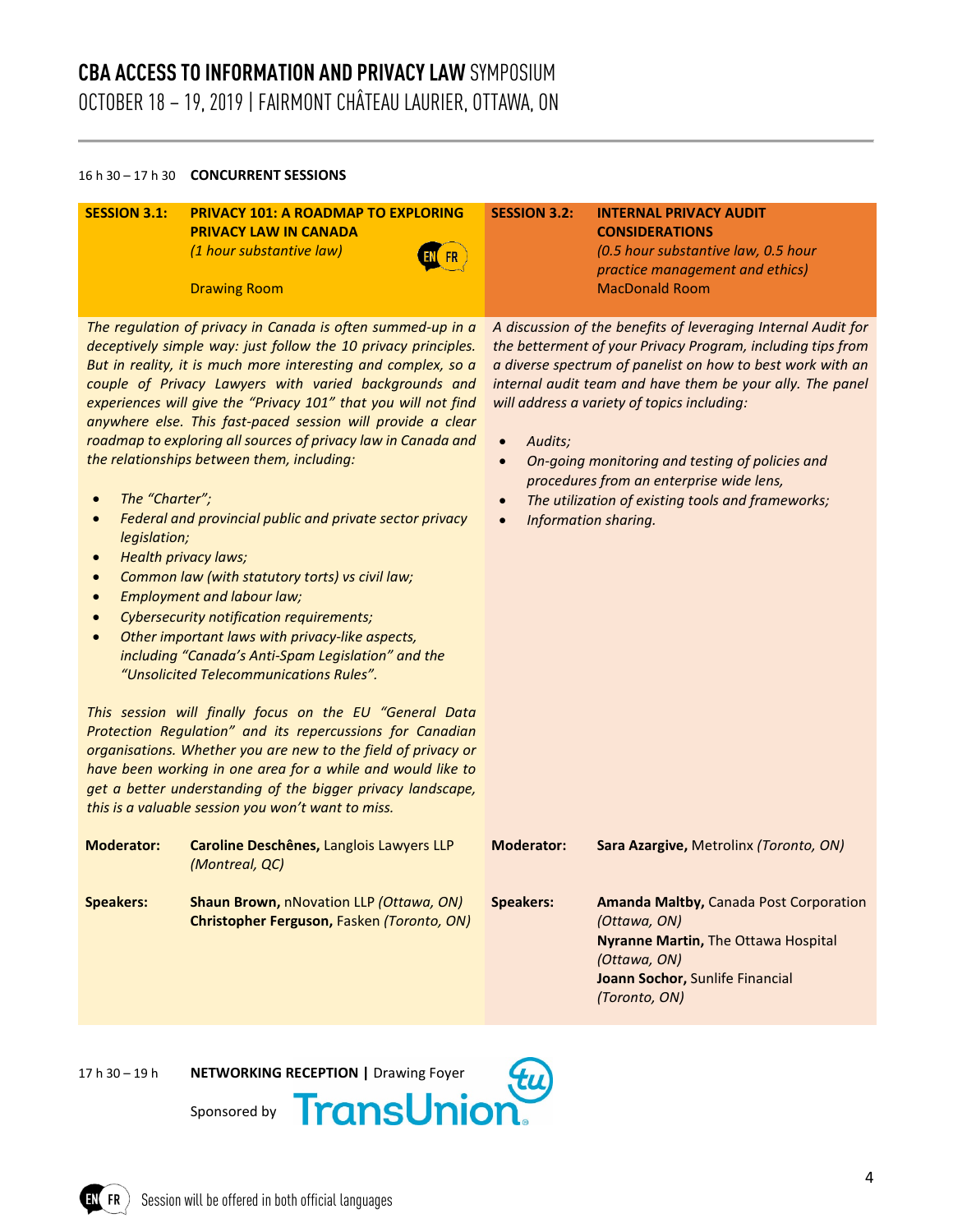## **SATURDAY, OCTOBER 19, 2019**

8 h 30 – 9 h **CONTINENTAL BREAKFAST |** Drawing Foyer

#### 9 h – 9 h 45 **CONCURRENT SESSIONS**

| <b>SESSION 4.1:</b>                                                                                                                                                                                                                                                                                                                                                                                                                                                                                                            | <b>ACCESS, THE DUTY TO DOCUMENT AND</b><br><b>DELETION OF RECORDS</b><br>(0.5 hour substantive law, 0.25 hour practice<br>management and ethics)<br><b>Drawing Room</b> | <b>SESSION 4.2:</b>                                                                                                                                                                                                                                                                                                                                                                                                                                                                                                                                                                                                                                                                                                                                                                                                                                                                                                                                                 | <b>PRIVACY IN QUEBEC</b><br>(0.75 hour substantive law)<br><b>MacDonald Room</b>                                              |
|--------------------------------------------------------------------------------------------------------------------------------------------------------------------------------------------------------------------------------------------------------------------------------------------------------------------------------------------------------------------------------------------------------------------------------------------------------------------------------------------------------------------------------|-------------------------------------------------------------------------------------------------------------------------------------------------------------------------|---------------------------------------------------------------------------------------------------------------------------------------------------------------------------------------------------------------------------------------------------------------------------------------------------------------------------------------------------------------------------------------------------------------------------------------------------------------------------------------------------------------------------------------------------------------------------------------------------------------------------------------------------------------------------------------------------------------------------------------------------------------------------------------------------------------------------------------------------------------------------------------------------------------------------------------------------------------------|-------------------------------------------------------------------------------------------------------------------------------|
| Good information rules and practices can, among other things,<br>foster and support openness, accountability and the smooth<br>functioning of freedom of information laws, but this does not<br>require that there be a record for everything or that every<br>record be kept indefinitely.<br>What policies, procedures, structures and technical<br>$\bullet$<br>requirements should governments be implementing?<br>Who should have oversight?<br>$\bullet$<br>What can we learn from the early days of BC's<br>experience? |                                                                                                                                                                         | The "Quebec Act Respecting the Protection of Personal<br>Information in the Private Sector" was the first private sector<br>privacy law to be adopted in Canada, almost 10 years before<br>PIPEDA and the Alberta and British Columbia PIPAs. The<br>panelists will try to demystify the Quebec private sector act<br>by addressing some of the main differences and similarities<br>with its Canadian counterparts. This session will address<br>compliance challenges for businesses operating across the<br>country, including with the notion of consent and the<br>absence of certain consent exceptions found in the other<br>laws, and will address particular requirements of the Quebec<br>regime, such as the regulation of biometric databases. The<br>panelists will also discuss the ongoing review that may lead<br>to amendments to the statute and recent calls to modernize<br>it, especially in light of global developments such as the<br>GDPR. |                                                                                                                               |
| Moderator /<br>Speaker:                                                                                                                                                                                                                                                                                                                                                                                                                                                                                                        | Alexis Kerr, Norton Rose Fulbright Canada<br>LLP (Vancouver, BC)                                                                                                        | <b>Moderator:</b>                                                                                                                                                                                                                                                                                                                                                                                                                                                                                                                                                                                                                                                                                                                                                                                                                                                                                                                                                   | Shaun W. Brown, nNovation LLP<br>(Ottawa, ON)                                                                                 |
| Speaker:                                                                                                                                                                                                                                                                                                                                                                                                                                                                                                                       | David Loukidelis, Q.C., David Loukidelis QC<br>Law Corporation (Edmonton, AB)                                                                                           | <b>Speakers:</b>                                                                                                                                                                                                                                                                                                                                                                                                                                                                                                                                                                                                                                                                                                                                                                                                                                                                                                                                                    | Caroline Deschênes, Langlois Lawyers LLP<br>(Montreal, QC)<br>François Joli-Cœur, Borden Ladner Gervais<br>LLP (Montreal, QC) |

9 h 45 – 10 h **REFRESHMENT BREAK |** Drawing Foyer

Sponsored by



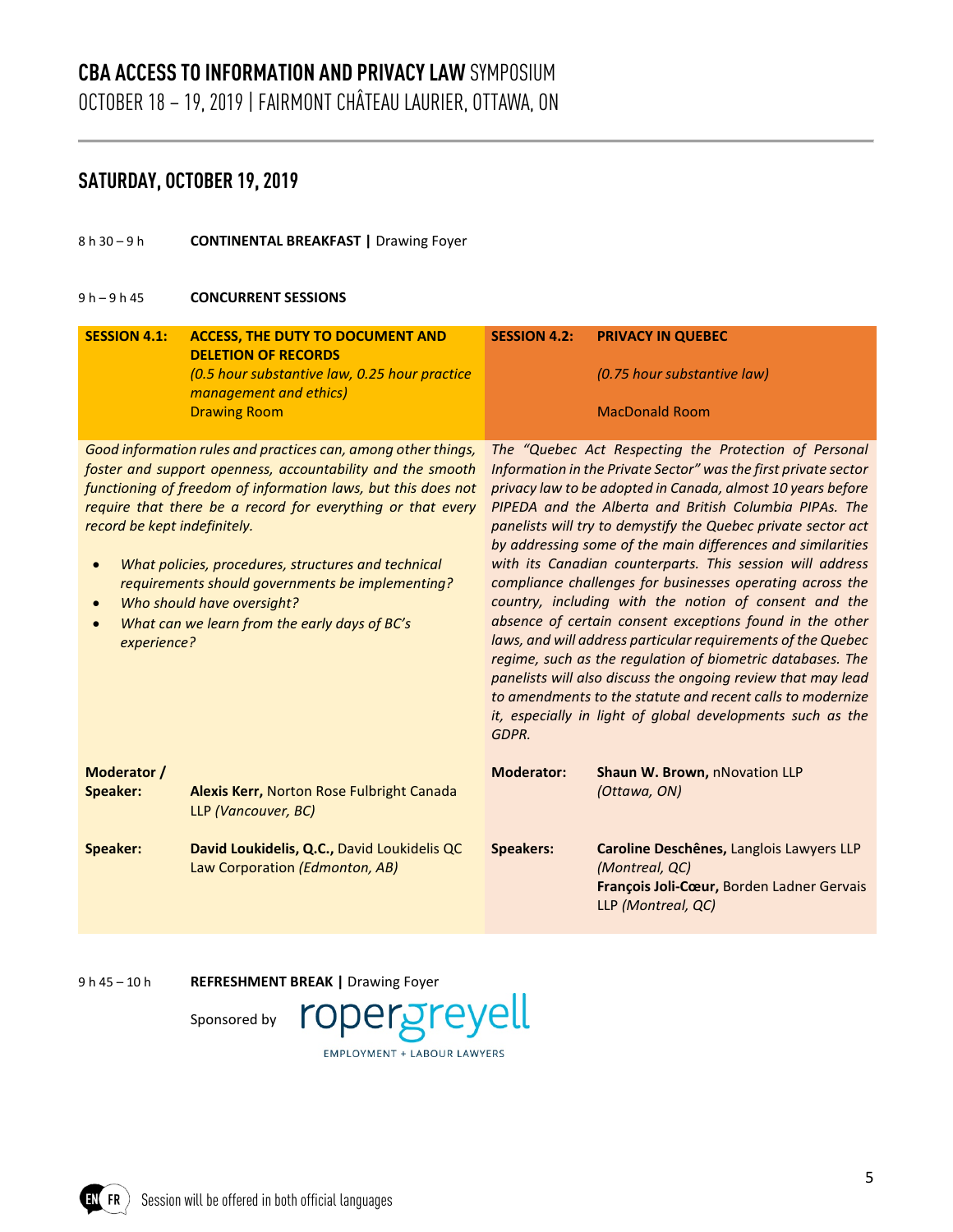#### 10 h – 11 h 30 **THE REGULATORS' PERSPECTIVE** *(1.5 hours substantive law)* **|** Drawing Room

**Moderator: Lorne Randa,** Brownlee LLP *(Edmonton, AB)*



*A hallmark of each symposium, this panel will be a moderated discussion with regulators from across the nation, touching on key privacy and access issues.*

**Speakers: Commissioner Jill Clayton,** Office of the Information and Privacy Commissioner of Alberta *(Edmonton, AB)* **Assistant Commissioner David Goodis,** Office of the Information and Privacy Commissioner of Ontario *(Toronto, ON)* **Commissioner Michael Harvey,** Office of the Information and Privacy Commissioner for Newfoundland and Labrador *(St. John's, NL)* **Deputy Commissioner Brent Homan,** Office of the Privacy Commissioner of Canada *(Ottawa, ON)* **Commissioner Caroline Maynard,** Office of the Information Commissioner of Canada *(Gatineau, QC)* **Commissioner Michael McEvoy,** Office of the Information and Privacy Commissioner for British Colombia *(Victoria, BC)*

#### 11 h 30 – 12 h **CLOSING PLENARY & WRAP-UP** *(0.25 hour substantive law)* **|** Drawing Room

*The incoming National Chair will review the year that has passed and the year ahead. The Conference Co-Chairs will close the Symposium with brief observations on key issues and themes that emerged.*

| <b>Section Chair:</b> | <b>Alexis Kerr, Norton Rose Fulbright Canada LLP (Vancouver, BC)</b>         |
|-----------------------|------------------------------------------------------------------------------|
| <b>Co-Chairs:</b>     | David Elder, Stikeman Elliott (Ottawa, ON)                                   |
|                       | <b>Howard Simkevitz, Ontario Institute for Cancer Research (Toronto, ON)</b> |

#### **NOTES:**